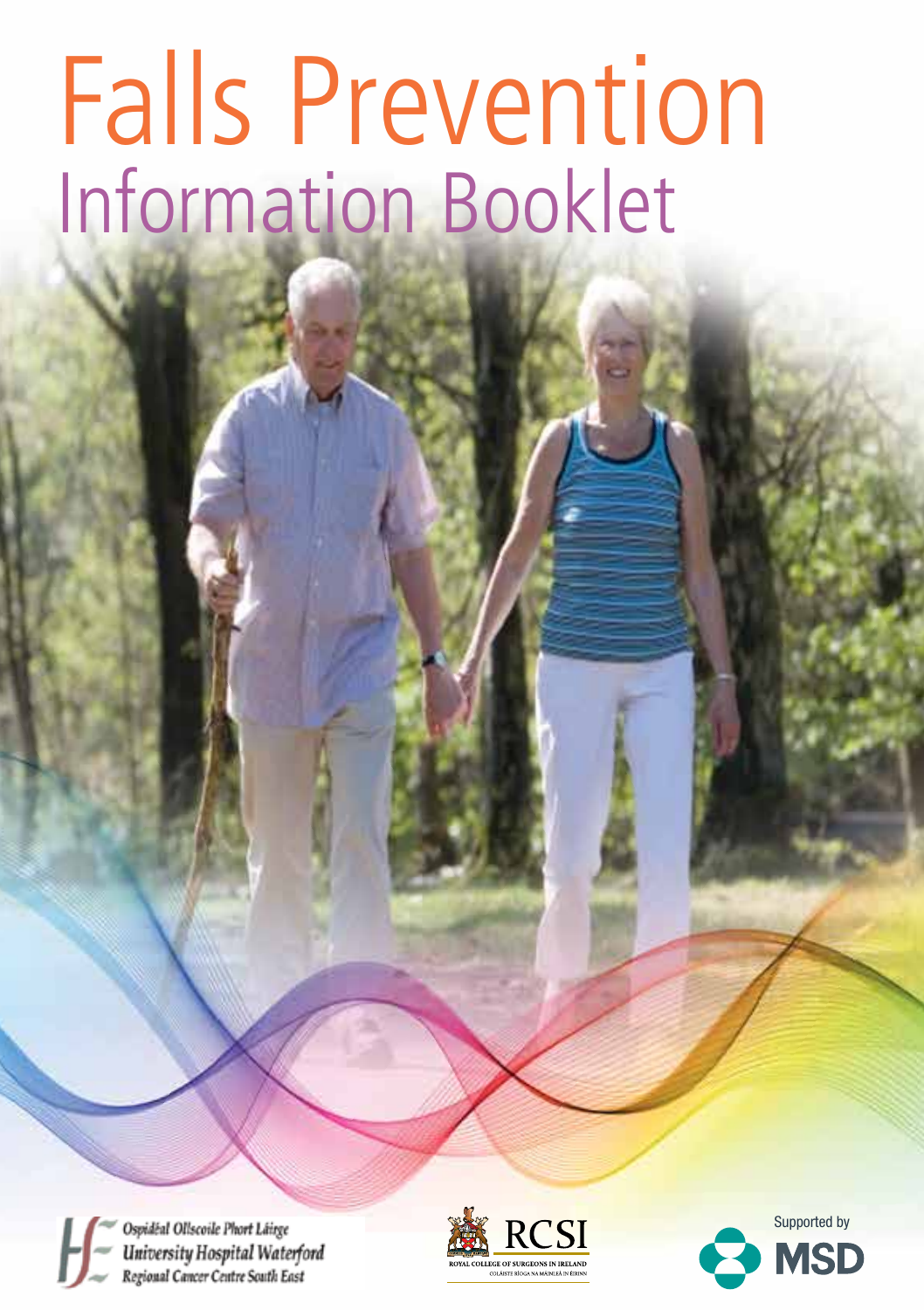## Don't fall for it!

As we get older, we all have an increased risk of falling. The good news is that there are many simple things we can do to reduce the risk and stay independant.

Where it is not possible to reduce the risk, there are measures we can use to help us cope if we fall. Some of these seem obvious, but we don't always remember them. Answer the following questions to find out what you can do.



### Have you had a fall?

It is important to find out **WHY** you have fallen. Making small changes, where possible, should help to reduce your risk of future falls.

### **We Suggest:**

- Speak to your doctor or any other health professional, such as a public health nurse or physiotherapist and ask for a falls assessment. This will usually include simple tests of your balance and walking and questions about your medication, health and home environment to help find out why you are falling.
- Consider wearing a pendant alarm to ensure help is on its way if you fall and need assistance. A pendant is worn around your neck or wrist and is linked to a list of telephone numbers of your choice (see contact details at the back of this booklet for more information).

3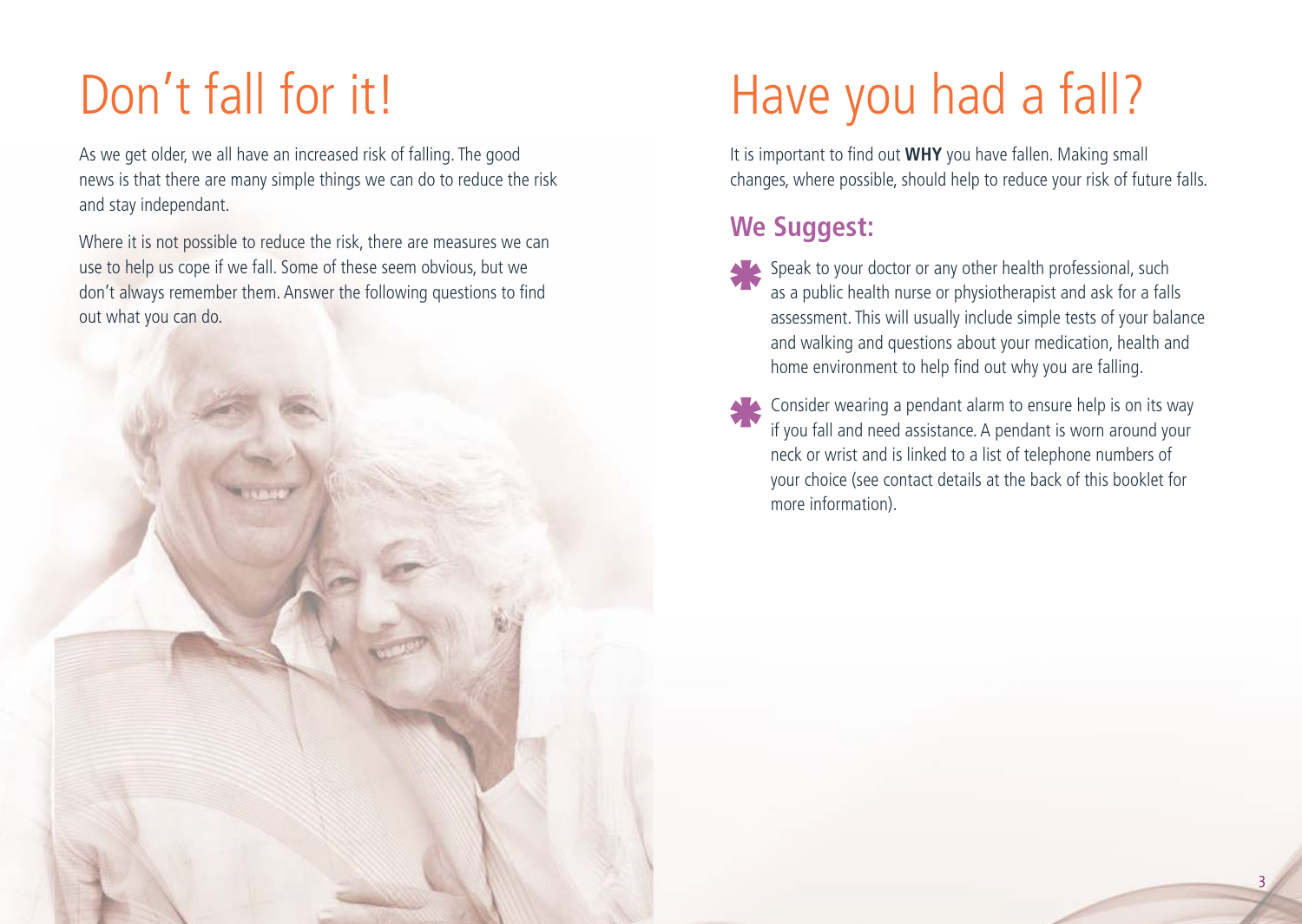# Do you feel lightheaded or dizzy when you stand up after lying or sitting down?

When you stand up your blood pressure can drop and this can cause some people to fell dizzy and put you at risk of falling.

### **We Suggest:**

- If you have been lying down for a long time, sit on the side of the bed for a couple of minutes before standing up.
- 
- If you have been sitting for a long time, get up slowly and make sure you are steady before walking.
- Tell your doctor if you think your medication is making you feel dizzy.
	- Ask your doctor or nurse to check your blood pressure.
- Ensure that you eat and drink regularly.

# Do you take multiple medications?

Being on four or more medications has been shown to increase your risk of falling. However these may be necessary and therefore the following suggestions will help keep you safe.

### **We Suggest:**



You do not take any medication without your Doctors / Pharmacist advice.



- Ask your doctor or practice nurse to check your blood pressure.
- Always take medicines and tablets as prescribed.
- If new medicines or tablets cause any side-effects, always let your doctor know.
- Ask your doctor to review your medication regularly to stop any that you no longer need. If you are over 65 years your doctor should review your medication every 12 months.
- You can request your medication in blister packs from your pharmacy if you are having difficulty in managing your medication.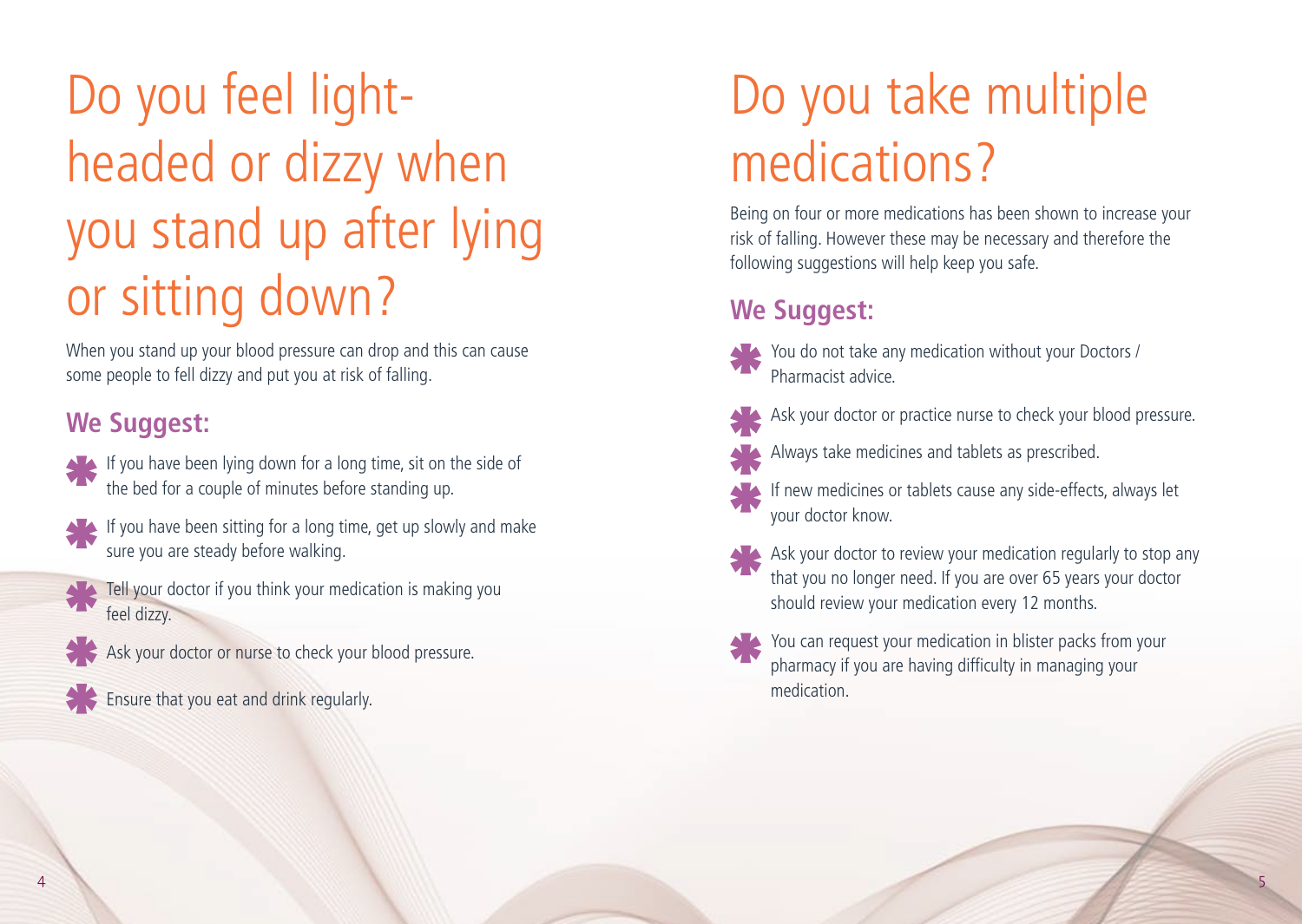# Do you feel unsteady when walking?

As we get older it is important to keep mobile. Gentle exercise, at any age can help to improve your balance and strengthen your muscles and so decrease your risk of falling.

### **We Suggest:**



Be active every day: walking is a good form of exercise.

- Ask your Doctor to refer you to your community Physiotherapist if you feel unsteady or have had a fall.
- If you have had more then one fall in the last twelve months ask your Doctor to refer you to a specialist falls clinic or age related care clinic.



If you are given a walking aid eg. A walking stick or frame, ensure you know how to use it correctly and use it at all times.



# Do you have difficulty getting to the toilet on time?

As we get older and/ or due to certain medications, our bladder or bowel control can change. Rushing to the toilet can become a problem that increases our risk of falls.

### **We Suggest:**

 Try to take your time when getting to the toilet- if you find you need the toilet more frequently, try to get into a habit of going regularly e.g. every two hours whether you feel you need to or not.



- Speak to your doctor about medications that have changed your bladder or bowel habits.
- Always leave a light on in the hallway or a night light when getting up to the toilet during the night.
- Consider getting a urinal bottle (for men) or a commode at your bedside if you need to use the toilet often overnight- your Public Health Nurse or Doctor can give you information about this.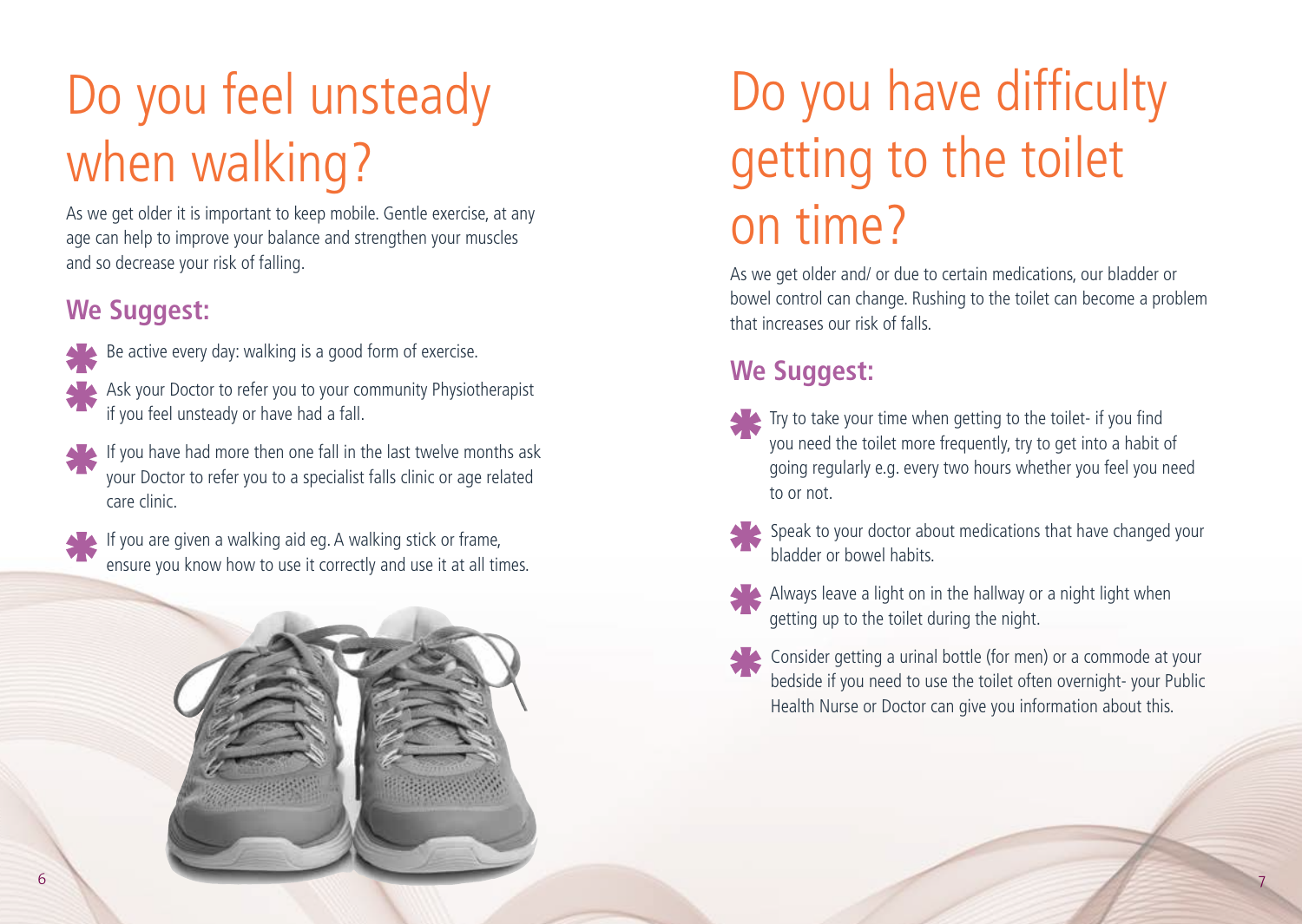## Have you ever broken a bone?

Breaking a bone following a fall could mean that you have osteoporosis. This means that your bones are not as strong as they should be.

### **We Suggest:**



- Drinking milk, taking yoghurt & cheese help provide Calcium to keep your bones strong but you also need Vitamin D3 too.
- Daily requirements are: Calcium (1000mg) and Vitamin D3 (800 IU) daily, consider changing to fortified milk, yoghurts and cereals.



Try to get out into the good weather whenever you can, sunshine is a great source of Vitamin D. Oily fish is also a good source of dietary Vitamin D.

#### Exercise regularly.

If you have ever had a fracture following a fall, you need to speak to your GP about getting a bone health assessment.

# Do you have difficulty with your eyesight/ hearing ?

Being able to see and listen out for obstacles in your environment is important in reducing your risk of falling.

### **We Suggest:**



- Get your eyesight/ hearing tested every year.
- 
- Have good lighting in all areas of your home.
- Keep rooms clear of obstacles.



 $\blacktriangleright$  Pause to give your eyes time to adapt to changes in light intensity.



Always turn on a light when you go to the toilet at night or keep a night light switched on in your room.



Make sure your glasses are in good condition and are cleaned regularly.



If you use a hearing aid, keep spare batteries nearby and always wear the aid.



Being able to see and listen out for obstacles in your environment is important in reducing your risk of falling.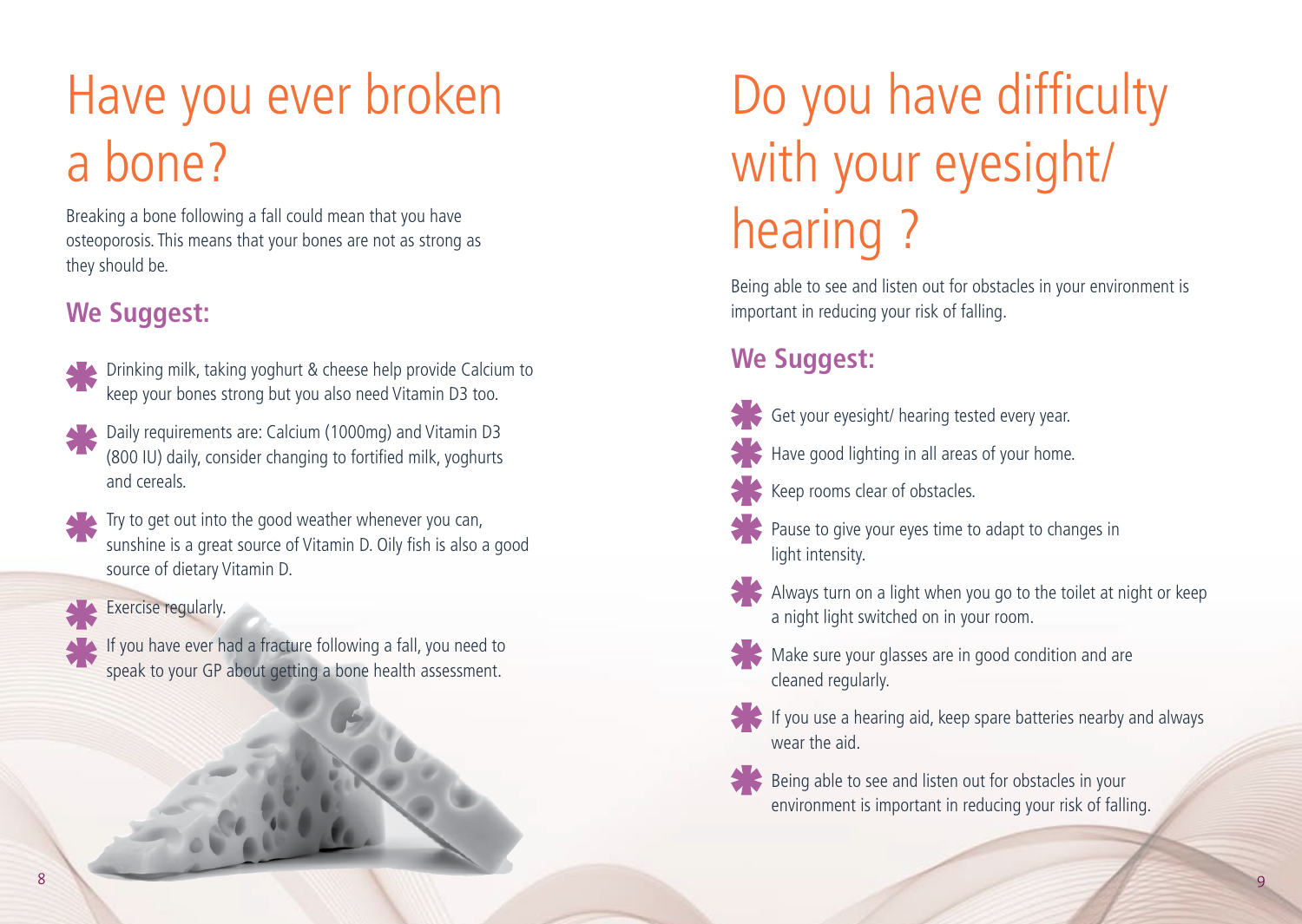# Do you have problems with your feet?

Foot problems like calluses, bunions, corns, untrimmed toenails or ingrown toenails change the way you walk and can affect your balance.

### **We Suggest:**



Wear comfortable, well-fitting, flat shoes and with a back on them.



Tie laces securely and make sure they do not trail. If you have difficulty tying laces consider shoes with velcro straps or elastic shoelaces which are available from your pharmacy.

Buy slippers that have proper backs on them, rather than slip-ons and replace slippers when worn.



# Is your home environment safe?

There are hazards both inside and outside the home that may cause falls:



### **We Suggest:**



- Take care reaching into high or low cupboards.
- Be careful if carrying items up the stairs hold the banister or handrail.
- - Make sure to clear all walkways & hallways of any clutter.
- 
- Remove any loose mats or rugs, especially if the edges are frayed or curling up.



 Ask for help if you need to change a light bulb or hang curtains etc, try to avoid standing up on chairs.



 If you need help tacking down carpets etc contact care or repair (details on the back cover of this booklet)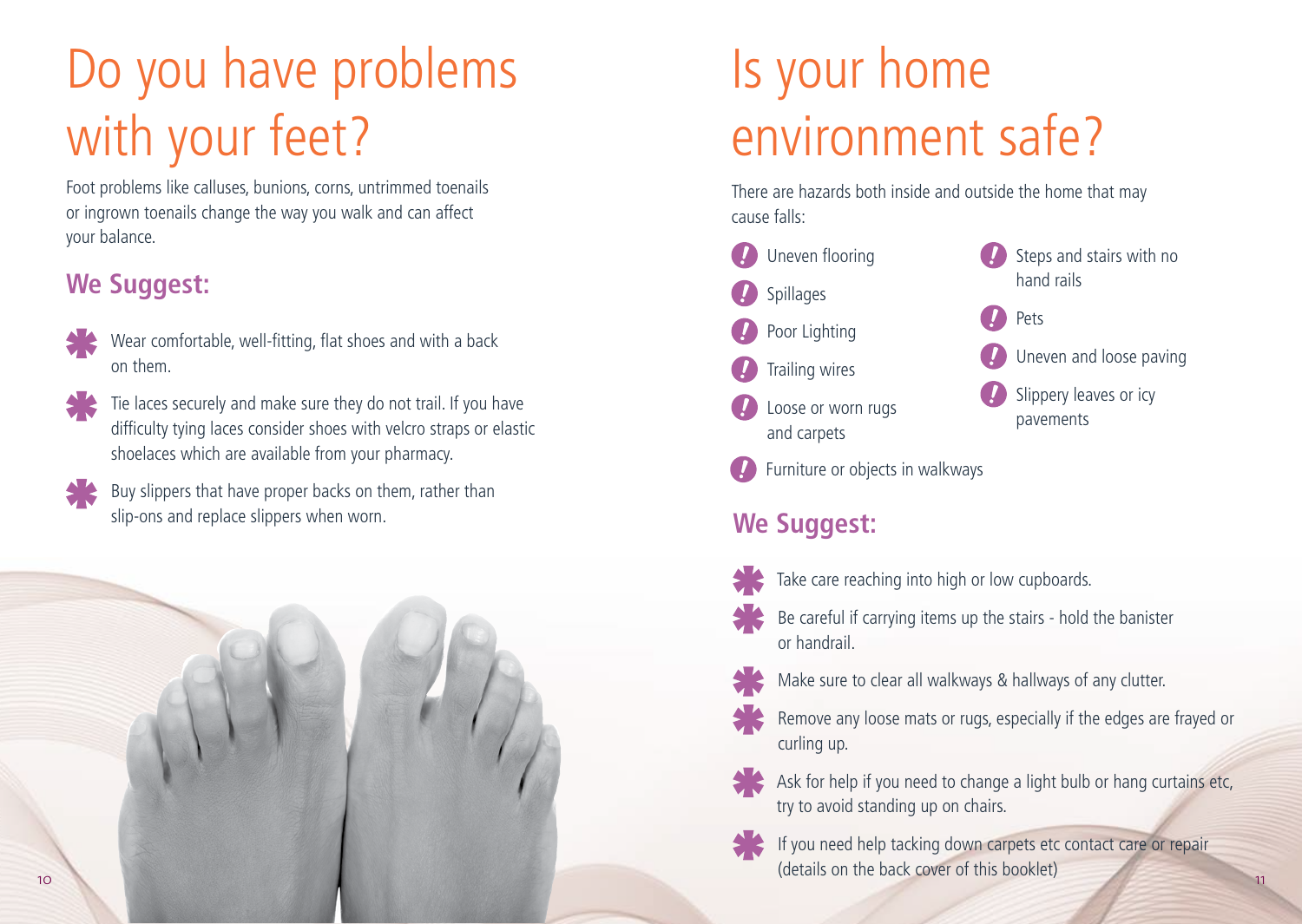### Do you worry about falling?

It is common for people to worry about falling especially if you have already had a fall.

### **We Suggest:**



- Talk to your Doctor / health care professional about this fear.
- Consider how you could prepare to get help if you have a fall eg. Wearing a pendant alarm.



- Have regular contact with family and friends so that someone knows you are safe and well.
- Ask family or GP to help you organise an **pendant alarm** which will give you the reassurance that help will come if you need it.



# What should you do if you have a fall?

It is important to get help as promptly as possible after you have a fall and to always let somebody know that you have fallen.



Call for help if there is somebody in the house with you, if not use the pendant alarm.



If you don't think you have injured yourself try to gently get up off the floor, see the diagram on the next page.



- Reach for a firm surface to support you.
- If you cannot get up, try to reach for a blanket or extra clothing such as a coat nearby to put over yourself and keep warm until help arrives.
- to arrive.
- If you do feel very sore, do not try to move just wait for help
- Always inform your Doctor that you have had a fall.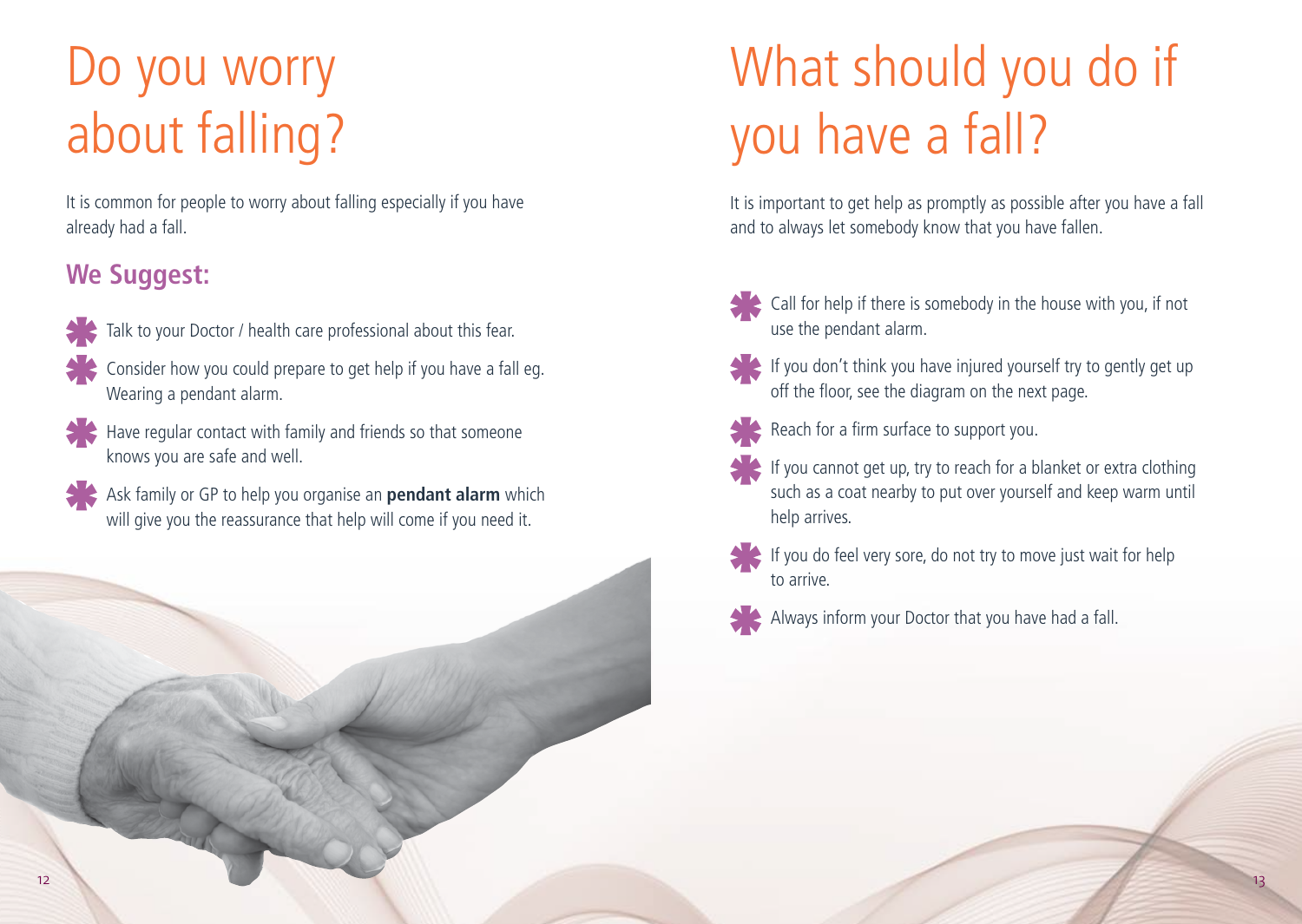# Top tips to prevent falls

Keep active and do some exercise every day.

- Eat well to remain healthy and keep bones strong.
	- Three meals a day with healthy snacks in between.
	- Have at least three servings from the milk group of foods every day, one serving being a glass of milk, a yogurt or a matchbox size piece of hard cheese.
	- Choose cereals, milk and yogurt with added vitamin D. Have eggs and oily fish such as sardines, mackerel and salmon regularly.
	- Drink at least six to eight cups of fluid every day, more during hot weather or exercise. Water, milk, tea, coffee and fruit juice all count but alcoholic drinks don't.
	- Have your eyesight/ hearing checked regularly
- Have your medicines and tablets checked every twelve months.
- Take care of your feet. Wear well-fitting shoes and slippers.
- Seek advice about incontinence.
- Ensure your home is safe by removing tripping hazards.
- Maintain your social contacts and take time for friends.
- Worried about falling? Find somebody to talk to.
- **Ask why your falls are happening.**